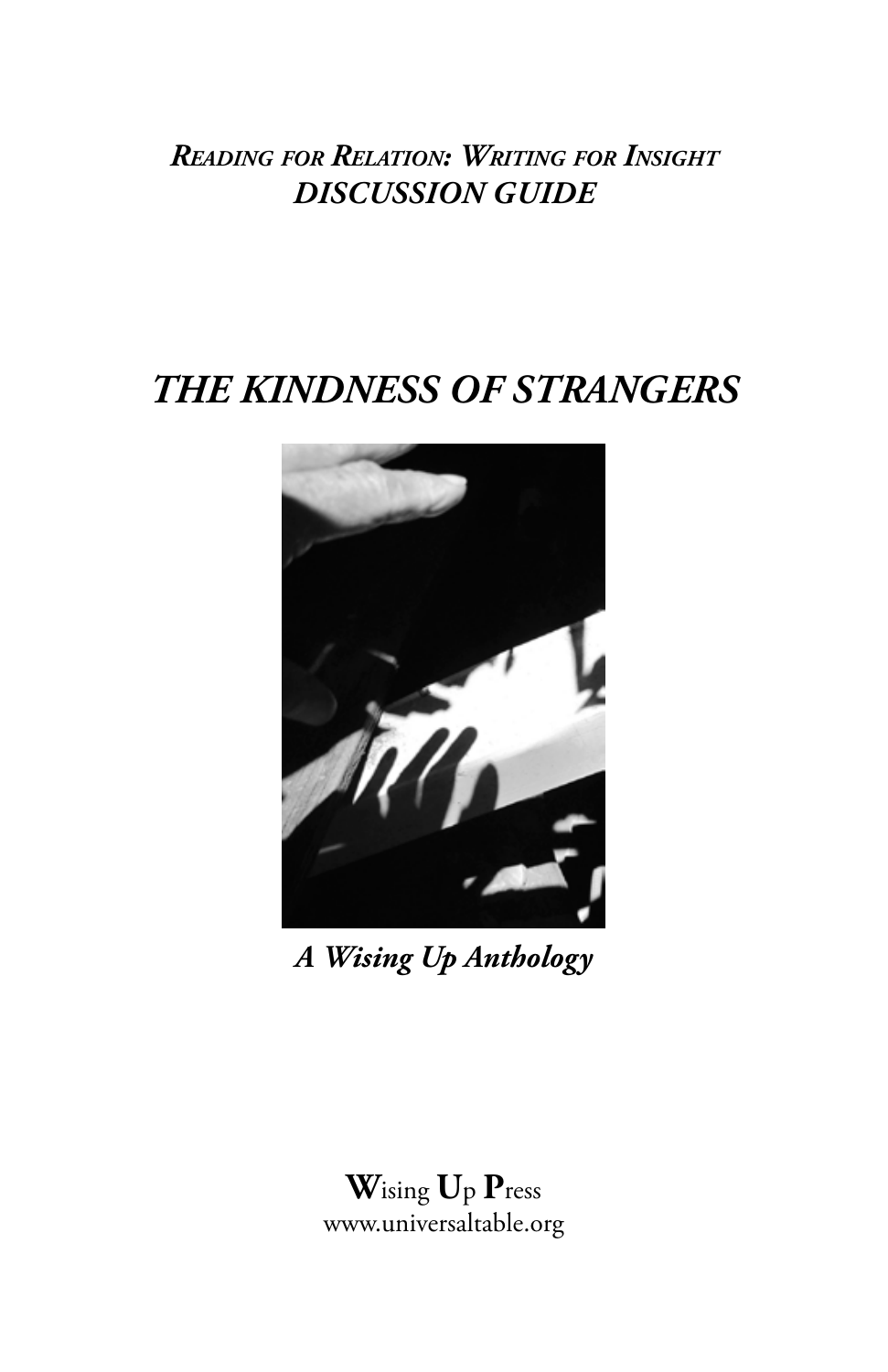*What can we discuss through the mysterious mediation of a book that we cannot do directly?* Sometimes identifying with the multiple authors in a book, in all their variety, may open up new perspectives, allowing us to understand and explore something about ourselves and our own lives more fluidly and thoroughly than we would be able to in any other way. Hearing someone else do the same opens up fresh possibility of relation in the here and now and also with our past.

We also encourage readers to explore writing for insight, as the contributors to the anthology have done themselves. Using some of the essential dynamics and craft of creative story-making to reconsider our own lives and relationships can help us move safely from rigid scripts and roles to more complex and generous understandings that are unique to our own circumstances and temperament*.*

*We also include some action prompts, since our imaginations are fed and our worlds expanded by our direct experiences, our own actions done mindfully, in a spirit of curiosity and hope.*

### INTRODUCTION

1. What themes in Heather Tosteson's introduction—*Why now?, Kindness and Kin, Strangers and Kindness, Estrangement: Stories about Them, Remembering Kindness*, and *Reciprocity*—speak most to you personally right now? Why?

#### *Action Prompt:*

Ask one person you know well and one person you don't know well to remember a moment of kindness given or received and then take their photograph. Ask them about what they are remembering.

Ask someone to take your photo remembering an act of kindness given or received. Thank them.

## I. RE-EVALUATION/REVELATION

1. In Lowell Jaeger's essay, *Getting Where We Need to Go*, he comes to the conclusion that the essence of kindness is most crucially an attitude rather than a specific action. Do you think the teenage girl in his story would have understood the caring attitude of the man who gave her money for gas without the action?

*Have you had an experience where someone did something that seemed kind but the attitude Jaeger describes was missing? What was the impact of the action on you without that attitude?*

2. In *Sole Man*, Katie Bush describes how she gained a completely new perspective on her father by seeing how he interacted with a mentally ill woman who came to his office. From her description of her father, were you surprised to learn this side of his character?

*Have you watched a family member you thought you knew well interacting with people outside the family in a way that showed a very different side of them? Did seeing this change the way you understood them? Interacted with them? Interacted with the outside world?*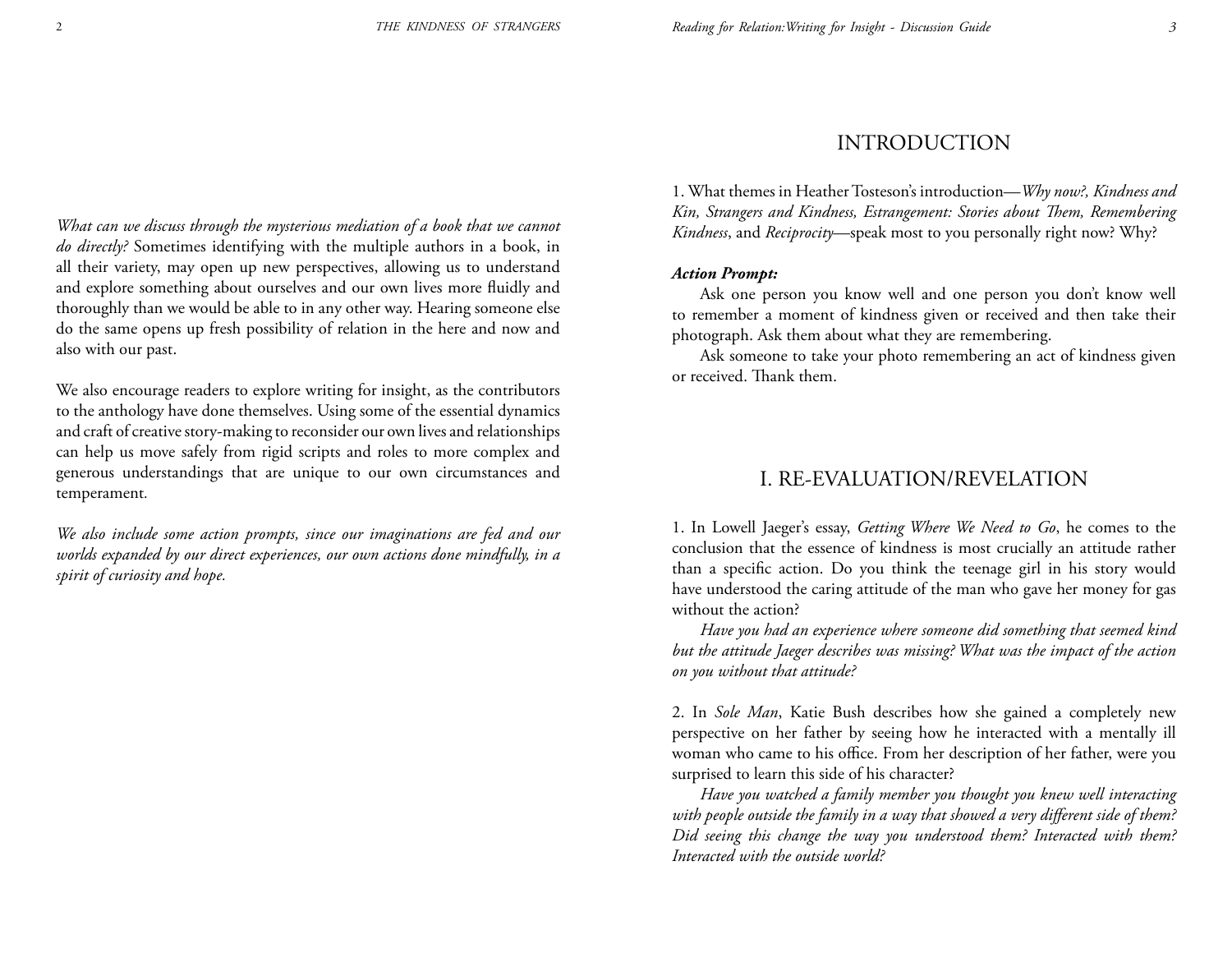3. In Susan Austin's poem, *The Sweet and the Dark*, what is it that shifts Austin's attitude toward the drunk man?

*Have you had a revelatory or re-evaluative moment like that in relation to someone you did not want to get near—when something was said or done that opened up a feeling of sympathy or empathy, making room for kindness? What was it that allowed that shift in your own attitude?*

4. In *Omega*, Rebecca Taksel looks back at a time in her young adulthood when she was befriended by a stranger and his family, an act of generosity and kindness whose extent she fails to recognize at the time. Would you have been able to do what her chicano hosts did with such apparent ease? Would you have felt disappointed at her lack of awareness of what you were doing for her?

*Have you had an experience in your own life where you received a great kindness that you did not recognize at the time? When you did recognize it, what did you do? Give belated thanks? Pay it forward?*

#### *Writing Prompt:*

Describe an act of kindness that you received that you only recognized years later. Describe what led to your re-evaluation/revelation and what has followed it.

Imagine that what you have written is a letter. Who are you writing it to? As you change your audience, what do you leave in and out?

#### *Action Prompt:*

Notice when someone is being kind to you. Name the act as kindness and name its effects on you (e.g., "I feel supported, more confident, more accepted, freer, and have a desire to reciprocate . . . " or "I feel at a disadvantage, need to rebalance the relationship, distrust the motives . . . ). When it is appropriate, acknowledge the kindness. Notice when you feel it isn't appropriate to acknowledge the kindness. Why?

## II. CROSS-IDENTIFICATION

1. In all the pieces in this section, the narrator identifies with someone who from the outside might appear very different. Did some of the crossidentifications surprise you? With which of these individuals would you personally find it easiest to identify—and why?

*In your own life, have you been surprised at strong positive cross-identifications you have felt for strangers? Would other people who know you have been surprised you felt that way?* 

2. The various narrators in these pieces serve as our guides into these unfamiliar worlds, for example, the narrator in Jessica Naab's *Sinners on Sixty-Six*, who so ingenuously describes her own responses and inner questions about the men from the halfway house. To what extent did you cross-identify with the narrators? Where did you find their responses similar to your own? Where were their responses very different from yours?

*In your own life, have you been able to serve as this kind of guide, helping people see similar characteristics in strangers who they at first feel are very dissimilar to themselves? Has someone served as a guide for you in this way?*

3. Through this cross-identification, often with someone who is in a marginalized or stigmatized position in society, the narrator begins to define himself or herself differently. For example, Father Kus may appear to be showing beneficence to Marcelino, but Marcelino is also meeting some deep, perhaps unacknowledged needs of Father Kus. What might those needs be? How is Father Kus himself richer for the relationship? Can you see a similar dynamic playing out in Hostovsky's *Staring at the Blind* and in Naab's *Sinners on Sixty-Six*?

*Have you ever been kind to a stranger who, you realize later, may actually be doing you a great kindness by allowing you to see a hidden side of yourself differently or more clearly?*

4. In Laurie Klein's memoir, she is the subject of the cross-identification by Yai, while in Murali Kamma's story, Narayan ends up identifying with Steve, whose homosexuality at first creates a barrier between them. What inner reevaluation has to take place for Klein to accept Yai's attentions as positive? What happens to Narayan as he makes a space in his values for Steve's own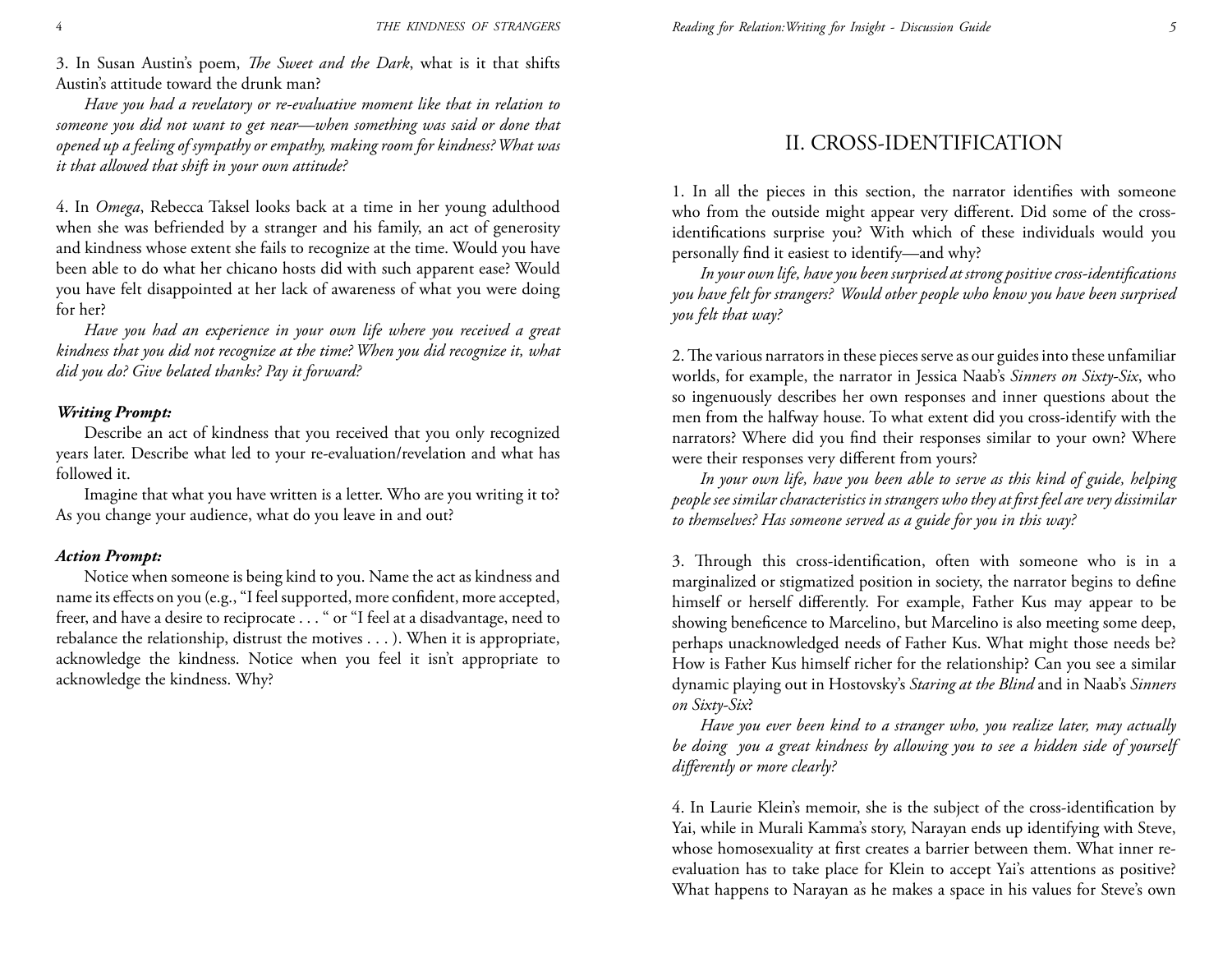6 *THE KINDNESS OF STRANGERS Reading for Relation:Writing for Insight - Discussion Guide 7*

acceptance of his homosexuality? *Have you ever had a stranger cross-identify with you in a way that made you uncomfortable at first? What was the reason for the discomfort? What insights did you gain from the experience?* 

#### *Writing Prompt:*

Describe someone with whom you felt a strong cross-identification, in particular describe those qualities of presence, speech, action, sensibility, and appearance that made them so attractive to you.

Take the point of view of someone who feels a cross-identification with you that you at first found uncomfortable and try to describe yourself as they might see you.

#### *Action Prompt:*

When someone you know shows discomfort with a stranger with whom you can identify, take the opportunity to share what you find attractive and trustworthy in that stranger in a way that acknowledges the honest reservations of the person you know but also uses their familiarity and comfort with you as a bridge to that stranger.

## III. HELP WHEN WE NEED IT MOST: ILLNESS & ACCIDENT

1. Which stories in this section resonated most with your own experience as either a giver or receiver of kindness? How? Which ones resonated least? Why?

2. Shireen Day's description of her daughter's accident forces her to re-evaluate what she has been taught about where and from whom she can expect to receive kindness and broadens her assumptions. Did the responses of the people at the accident or in the emergency room surprise you?

*Have you had a personal experience of receiving kindness from strangers during an accident when you didn't expect it? Not receiving it when you did expect it? How have your expectations changed because of this experience?*

3. The kindness shown in Norman Klein's *Vets* is primarily non-verbal, a gift of steady presence, a place to stay. How essential do you think this non-verbal quality of presence is essential to any act of kindness? *What are occasions when you have expressed or received kindness of this kind?* 

4. In Patti See and Dorothy Pirovano's essays, we see a scale to kindness to strangers, both given and received, that is much larger than we are used to. *Would you be comfortable donating a kidney anonymously—or building a life that depends on the assumption that strangers are willing to pick you up every time you fall? Why or why not?*

5. The differences in Joel Wachman's memoir and Ken Staley's story give us a good way to explore how we as family members and communities respond to the greater need for interdependence that unavoidably accompanies aging. How do these structural differences affect how the interdependence involved with aging is understood, expressed, and responded to?

*Which community, Staley's small, rural cohesive one, or Wachman's diffuse urban one feel most similar to your own? Which family structure, a small nuclear family like Wachman's or Staley's more diffuse, neighbor-as-family one, feels more similar to your own?*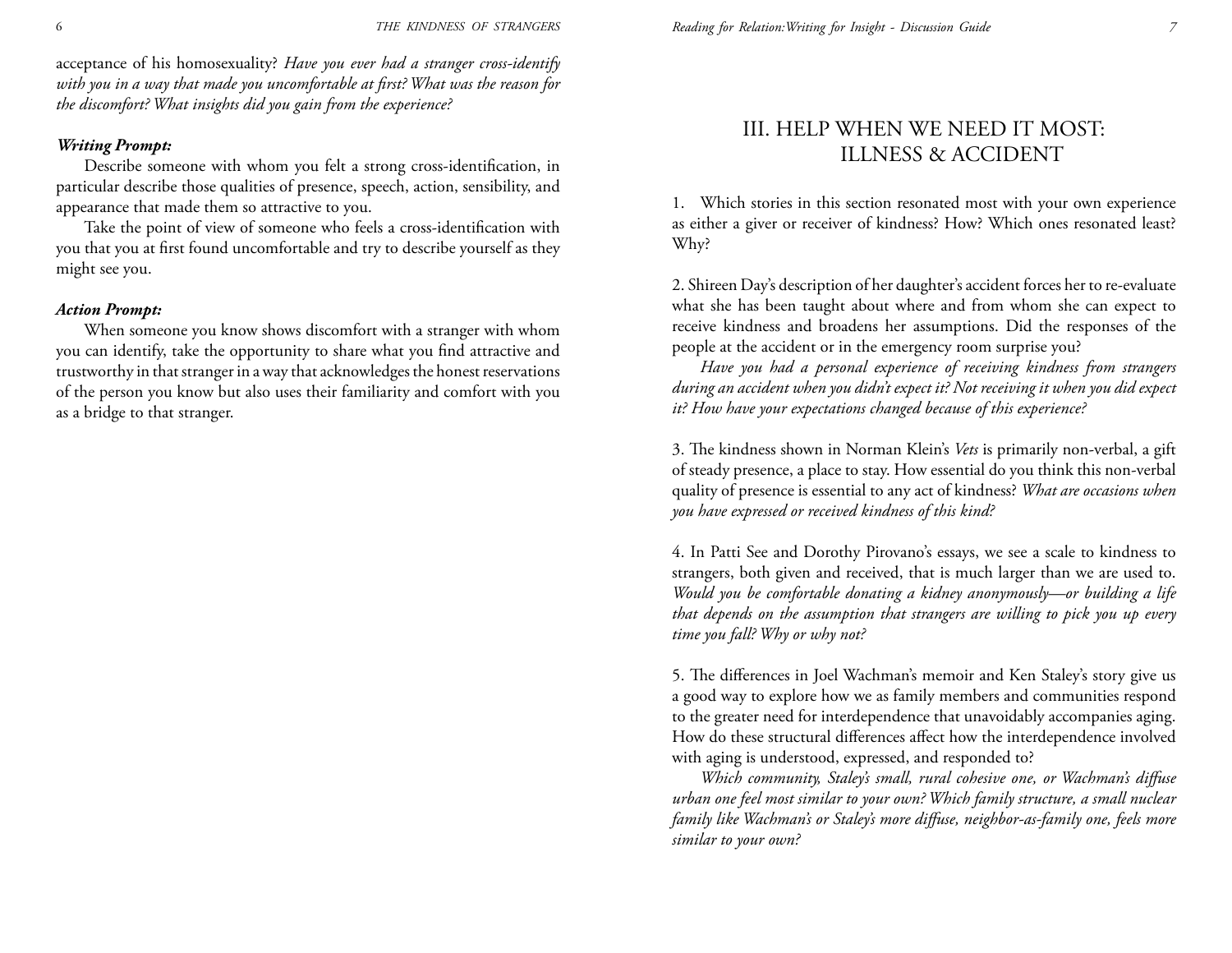6. Wachman struggles especially with how to define his appropriate role as his mother ages. He disparages what he sees as his own failings of attention to his mother, resents her demands, and is in equal parts admiring and jealous of the more expansive compassion and acceptance the ER and nursing home staff, who feel like strangers to him, seem to provide her. Do you see him as he sees himself? Which of his behaviors meet your definition of a good son in his situation?

*Have you had similar feelings, experiences when trying to take care of aging parents? How did your sense of your role as son or daughter change as your parents aged? If you yourself are aging, how has your role as a parent with your adult children changed as dependency begins to shift in the opposite direction? In either case, to adjust to these changes have you needed to expand your sense of essential community to include familiar strangers?*

#### *Writing Prompt:*

Describe a time when you helped or were helped by someone during an illness or emergency from the other person's point of view. What did they see, what did they do, what motivated them? What did they take from that experience into other more mundane situations?

Write an inner monologue from the point of view of a hired or volunteer caregiver, nurse or aide, observing the dynamics of an unfamiliar family when one of the more difficult members of that family is sick or disabled. Write a dialogue of the caretaker's interactions with her own family that same day.

#### *Action Prompt:*

Change your habitual responses to emergencies and illness on one occasion. Either go to someone's assistance (if you usually stand aside) or don't go (if you usually do). What difference does your action make to the other person? To you? What do you have to tell yourself to assume and maintain the uncustomary role?

## IV. WEAVING A NEW FABRIC

1. In many of the selections in this section, for example in Margaret Hasse and Linda Maxwell's poems and Jennifer Thornburg and Rick Krizman's stories, the kindness of strangers helps a young person develop positive expectations of the larger world, broadening their sense of themselves and of their place in the larger world. What are some of those changes in expectation and possibility?

*Can you think of a consequential stranger in your own life who through a similar kindness expanded your own expectations of yourself and of the world around you?*

2. In some of these stories the person showing kindness is taking a risk, for example the narrator in Alethea Eason's *Holiday Cove* and the women in Frank Haberle's *Road to Haines*. Why do they take that risk?

*Have you ever put yourself out in that way? What encouraged you to take that risk? Did you see something in that person that others might not, which made that risk worth taking? Can you think of a time when someone did the same for you?*

3. Through repeated small acts of kindness to relative strangers, over time and often without our noticing, strangers become communities, as Pauline Kaldas describes in *Among Neighbors*. Can you see similar processes at work in the stories of Krizman, Haberle, Eason, and Koppman and in Lowell Jaeger's poems? What sets this process in motion? What keeps it going? Is the ability to receive kindness as important as the ability to give it?

*Have you had the experience of being surprised, over time, into a sense of community? What were some of the acts of kindness—on your part and on the part of others—that helped create this?* 

#### *Writing Prompt:*

If you have lived in your current neighborhood for a long time, describe some of the recurrent activities of your neighbors as if you were seeing them for the first time—when they get up or go to bed, what you hear them talking about, whether they work in their yards, greet their neighbors, greet you and explore the ideas about the individuals and the community you might develop just from observing these habitual actions.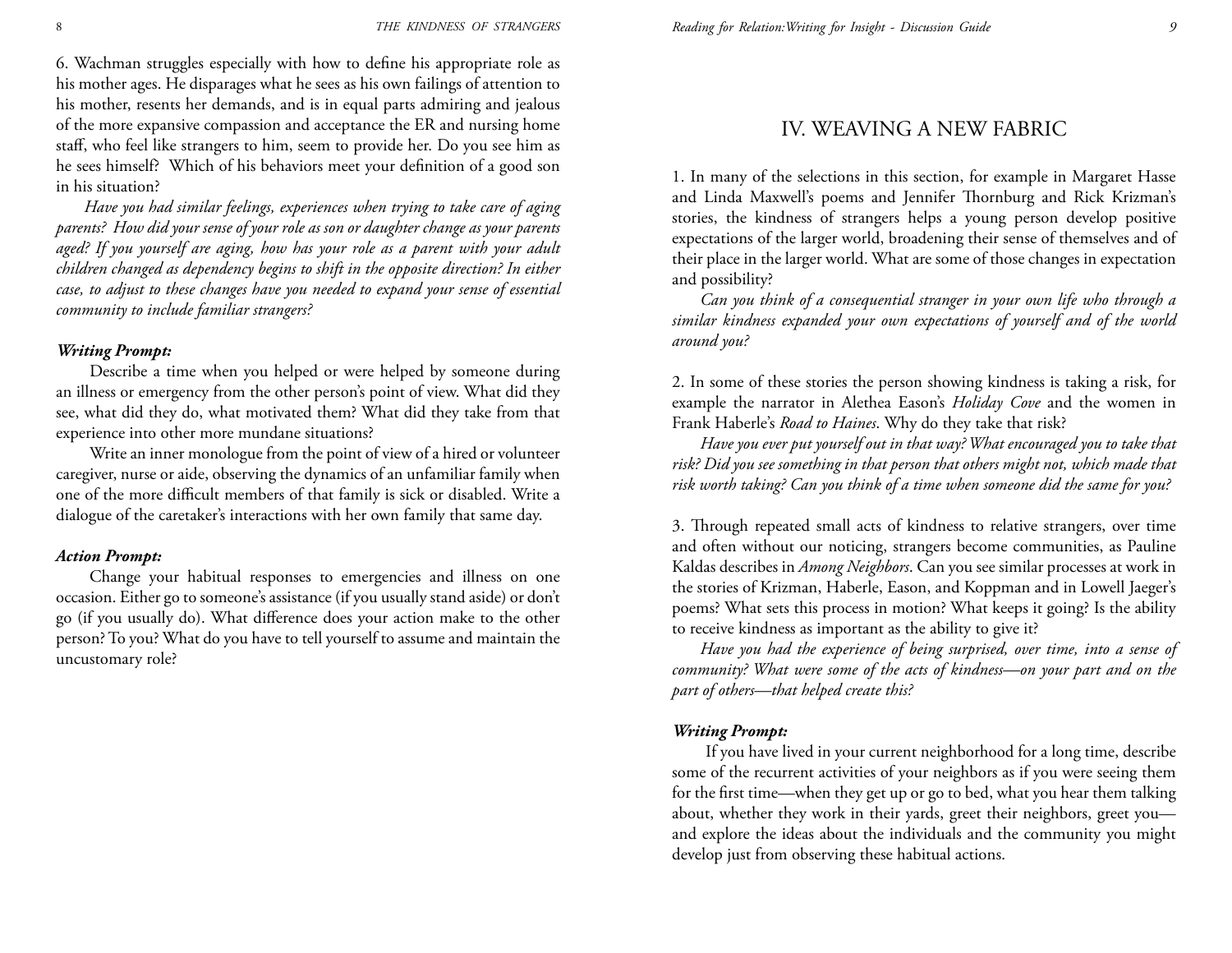If you have recently moved somewhere, describe the unfamiliar activities of your neighbors as if you had known them for years, as if they create a reassuring, dependable refrain for your own song of life. Describe your own activities in the same way.

#### *Action Prompt:*

Introduce yourself to a new neighbor. Repeat several times. Greet an old neighbor as if they were a new one. Repeat several times. Does your sense of community shift as you do both of these? How?

## V. HOW MUCH IS ENOUGH?

1. In their poems, Jennifer Kanke and Wilderness Sarchild specifically take on the discomfort we feel at having limits to our kindness and a certain indefensible arbitrariness to its expression. In *Forgive Me Kenjanea*, Kanke also brings up impulsive unkindness. Where do these poems ring uncomfortably true to you? What are some of the expectations about kindness the poets have for themselves that they feel unable to meet?

*Are there times in your own life when you have found yourself refusing to meet your own expectations for kindness, not experiencing or not acting on a kind impulse? Acting on an unkind one? How did you explain this to yourself? Did your expectations change or your self-estimation?*

2. Indeed, how much is too much? In which stories did you feel too much was given? Why? At what point do you think the person giving should have stopped?

*Even if you feel the giver went too far, can you imagine going just as far yourself? Have you had experiences in your own life where you gave more than other people thought was right? More than you yourself thought was right?*

3. The stories in this section deal with scale. To some extent we resent a scale that dwarfs our own best intentions, so we say that this level of generosity is unnecessary, perhaps even detrimental. We ask ourselves what justifies it. The narrators in Johnny Townsend's *The Girl from Treponema* and Jason Ney's *Until It Hurts* are both extremely generous. Why do you think they each need to be this generous? Ney provides a religious grounding for his choices, but Townsend's narrator doesn't explicitly have this. Does he have some other inner imperative?

*Without a philosophical, religious, or experiential imperative, would you be able to be generous at such a large scale yourself? Where does your own belief in the importance of kindness to strangers come from? Does that belief have a built in scale to it?*

4. Often we feel that life is treating us unkindly, asking too much or failing us in ways that turn our natural instincts inwards, towards survival, and make us resist any external demands. Paradoxically, at times like this, finding we do have something we can give others can make us feel richer and more in charge